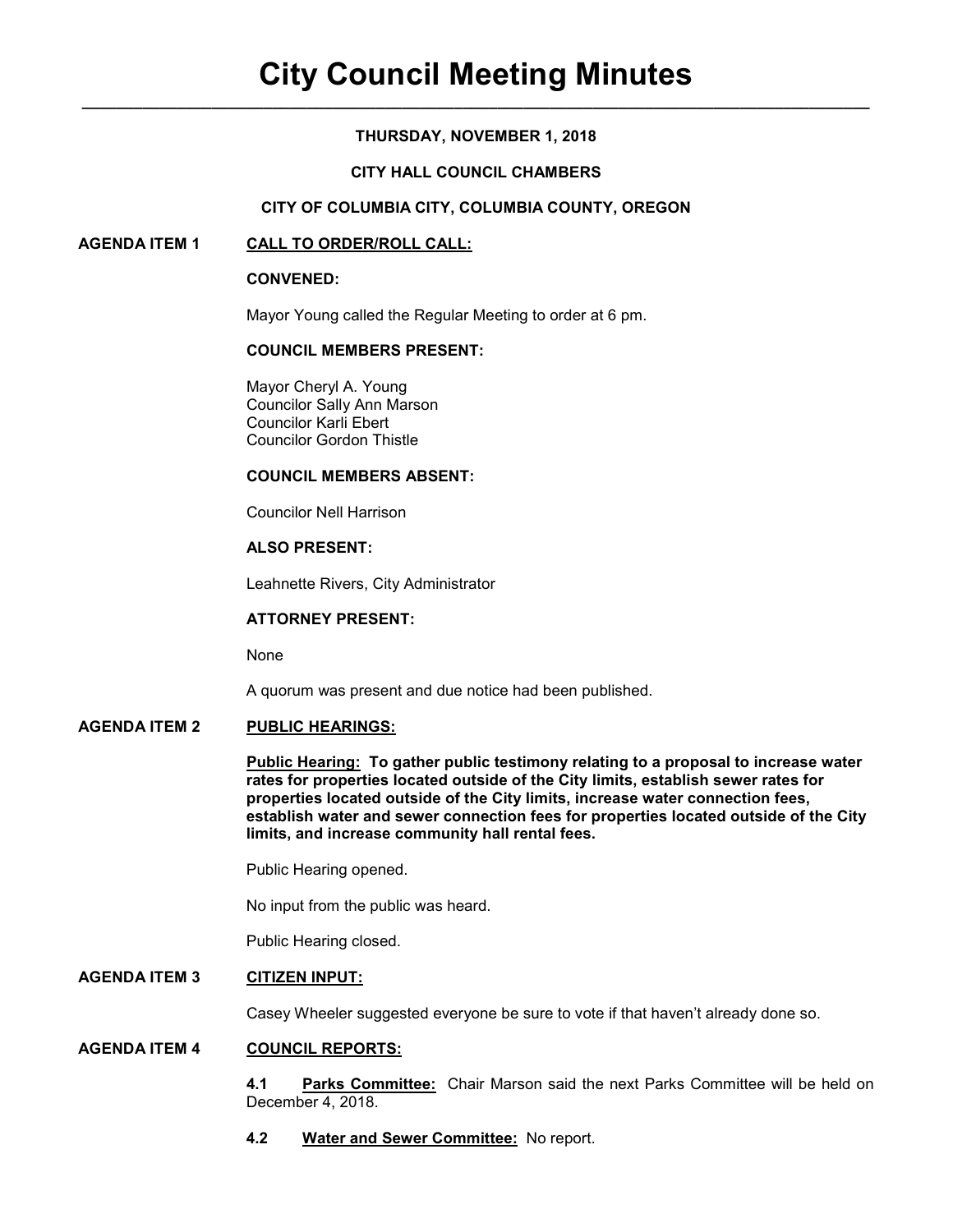November 1, 2018

**4.3 Street Committee:** Chair Marson said the Public Works crew continues to finish up the work on the Sixth Street project.

**4.4 Audit Committee:** Mayor Young noted that the Audit Committee Meeting minutes were included in the meeting packet.

**4.5 Hazard Mitigation Planning Group:** Member Ebert said they just finished up their review of the Hazard Mitigation Plan and they are getting ready to start reviewing some of the other plans.

**4.6 Other Reports:** None.

# **AGENDA ITEM 5 CONSENT AGENDA:**

## **5.1 Investment and Cash Balance Summary for quarter ending September 30, 2018.**

## **5.2 Activities Report from the City Administrator.**

MOVED (MARSON), SECONDED (THISTLE) AND CARRIED UNANIMOUSLY BY ROLL CALL VOTE TO APPROVE THE CONSENT AGENDA.

## **AGENDA ITEM 6 UNFINISHED BUSINESS:**

None.

## **AGENDA ITEM 7 NEW BUSINESS:**

### **7.1 Springbrook's Civic Pay: Consideration of electronic utility billing, newsletter distribution, and online utility access and bill pay.**

The Council discussed the option of utilizing Springbrook's Civic Pay as outlined in the City Administrator's memo dated October 26, 2018 with staff. After a lengthy discussion, it was the consensus of the Council to move forward with offering Springbrook's Civic Pay as outlined in the memo.

**7.2 Lien Release:** Release of lien established by Resolution No. 18-1229-R on property described as Tax Account 5121-CA-05300, located at 3320 Fifth Street, Columbia City, Oregon, under the ownership of James Gary Everaert.

MOVED (MARSON), SECONDED (THISTLE) AND CARRIED UNANIMOUSLY TO AUTHORIZE SIGNATURE TO THE LIEN RELEASE.

**7.3 Council Bill No. 18-868; Resolution No. 18-1232-R: A Resolution providing for water rates and charges for the City of Columbia City, Oregon; rescinding Resolution No. 17-1193-R.** 

MOVED (MARSON), SECONDED (THISTLE) AND CARRIED UNANIMOUSLY TO ADOPT COUNCIL BILL NO. 18-868.

**7.4 Council Bill No. 18-869; Resolution No. 18-1233-R: A Resolution adopting sewer charges and rates for the City of Columbia City in accordance with Ordinance No. 470; rescinding Resolution No. 18-1215-R.** 

MOVED (THISTLE), SECONDED (EBERT) AND CARRIED UNANIMOUSLY TO ADOPT COUNCIL BILL NO. 18-869.

**7.5 Council Bill No. 18-870; Resolution No. 18-1234-R: A Resolution adopting the rental agreement, rules, regulations and rates for the Columbia City Community Hall; rescinding Resolution No. 17-1186-R.**